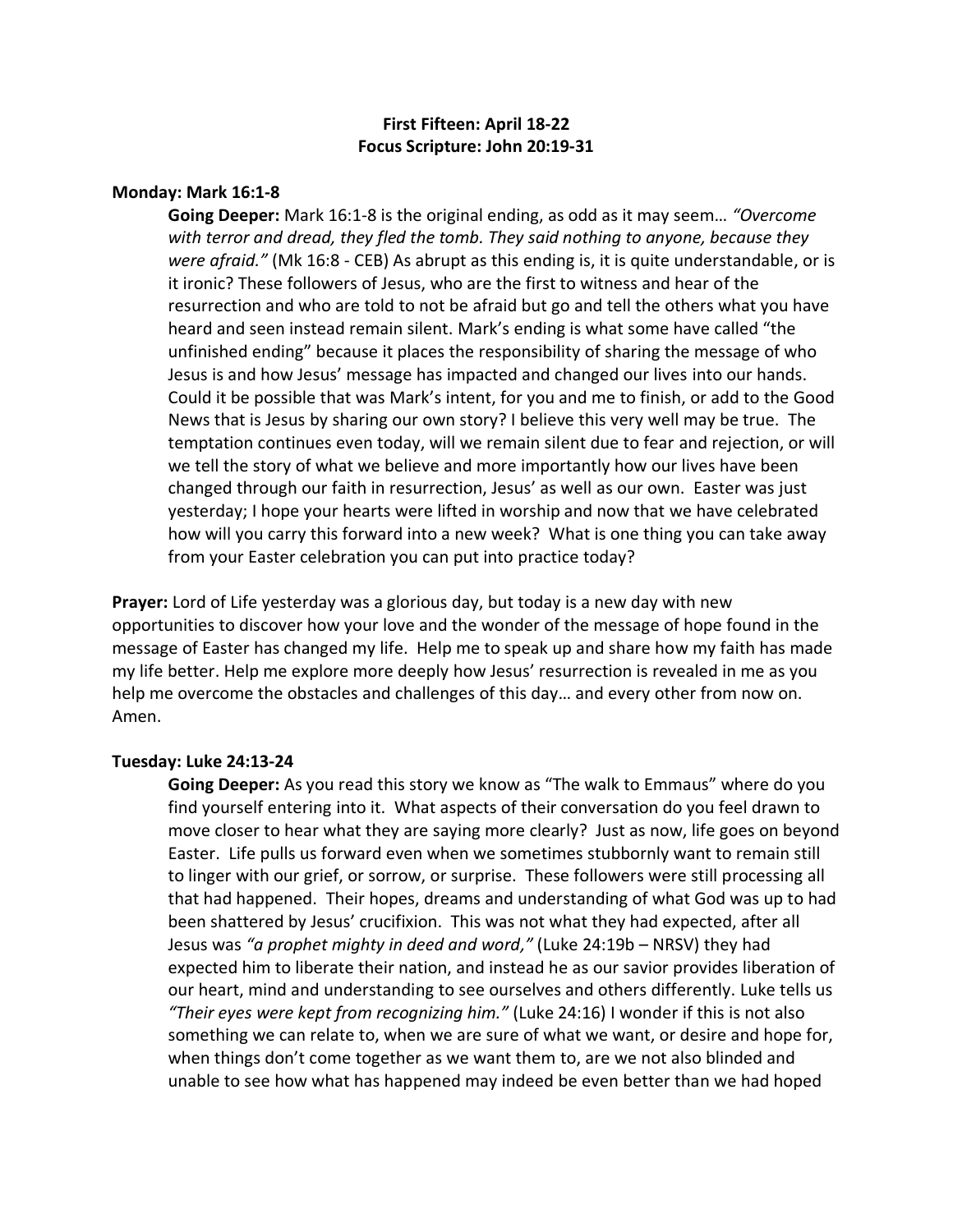for? In these moments we may find our own resurrection if we are willing to be open to see it.

**Prayer:** Open my eyes my Lord of Life. Help me see your movement and blessing in all things, both what I consider good and those times and places that I do not. Help me understand and see clearly your resurrection came out of our human fear, and unwillingness to trust the love of God to do something new, and unexpected. Help us to trust you and your desires for our lives and your world our loving God. Amen.

### **Wednesday: Luke 24:24-35**

**Going Deeper:** Jesus tells these followers they are foolish and slow of heart to believe. These words may have been hard to hear, but they lead to an important question. Where does our faith come from? I wonder if we think of faith as flowing from our hearts, or do we not consider faith as something we think about, its roots being grounded within our thought processes. I do not think it is either one or the other, instead I believe faith is more than one or the other, it is both an internal awareness that grows in our "heart" as an experience; and faith is also very much something we ponder and think about allowing it to open our minds eyes to see and understand God's movements more clearly. If we do not allow for both, a heartwarming experience which leads to or creates a mind opening or thought process altering discovery we may find ourselves stuck, and on the outside of what God is doing… because we have chosen to close our eyes and mind to all of God's possibilities! What do you need to allow yourself to see, or become more open to within the message of Jesus' suffering as the way he entered into his glory? (Luke 24:26) The way of understanding, as well as experiencing God's love and healing grace is found through suffering, which I have also come to understand as surrendering, trusting the way or path of salvation was and continues to be found through those places where I am not in control.

Prayer: God of mercy, tenderness, and wonder... I do not want to be slow of heart or foolish. I want to be full, full to overflowing with hope, joy, and the abundance you seek to share with me. Open my heart and my mind, expanding them both through my faith in you. Amen.

#### **Thursday: Luke 24:36-49**

**Going Deeper:** *"While in their joy they were disbelieving and still wondering."* (Luke 24:41a – NRSV) This descriptive phrasing is fascinating; it was one of those lines that makes you stop and reread it questioning what I am really hearing. I think the Message spells it out well for us *"They still couldn't believe what they were seeing. It was too much; it seemed too good to be true."* Is it too good to be true? Many people wonder if this is so, given what they have done or left undone. These verses about the resurrection and the message of Easter itself are stories of our faith that we often handle and consider with great care and deep respect because of this very question… Is it really too good to be true. But I also hear a playfulness in Jesus' response in this same verse. Right after this acknowledgement of the wonder and utterly amazing news that Jesus is alive and resurrection has indeed happened, in the midst of their fear, joy and